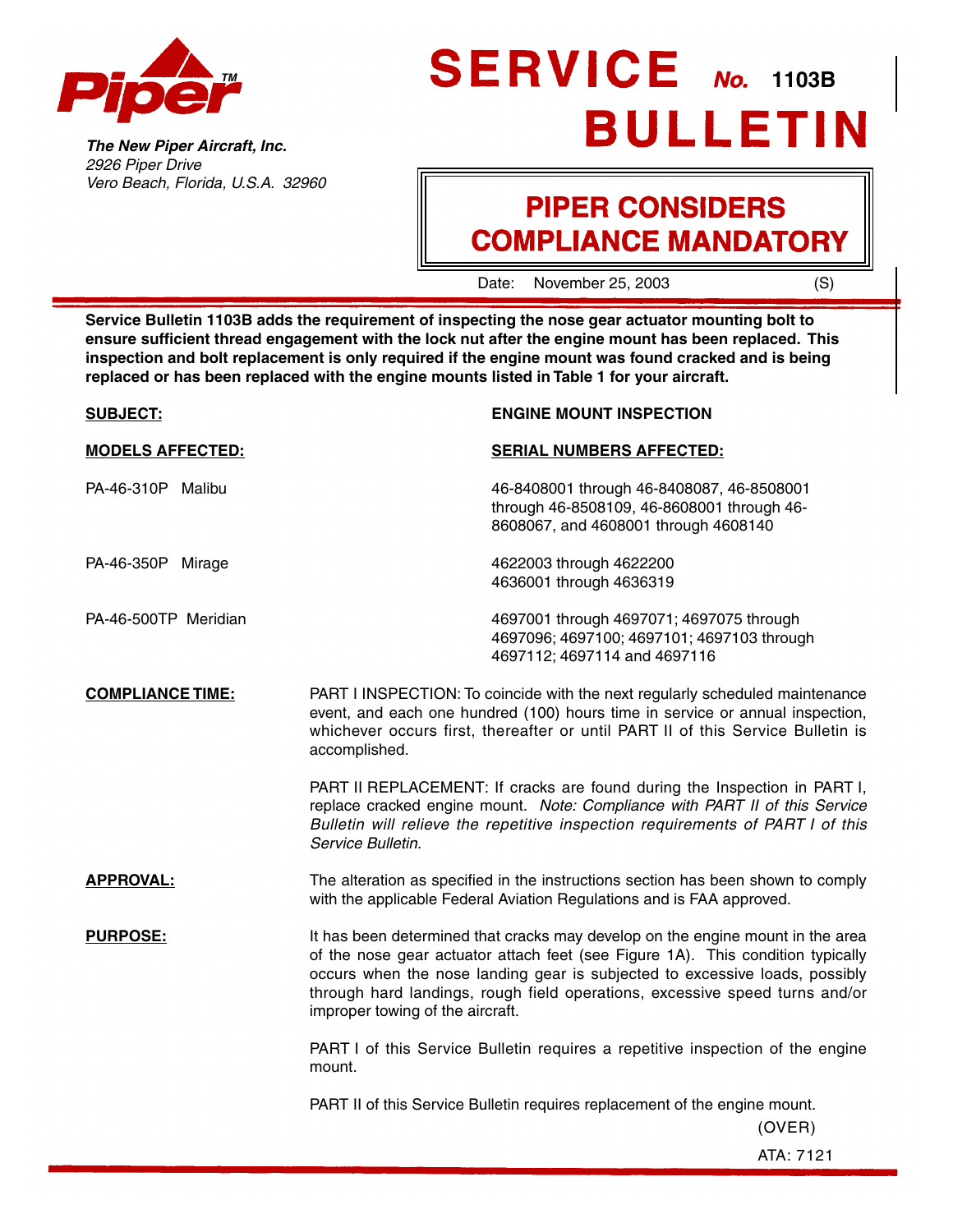#### PART I

#### <span id="page-1-0"></span>**INSTRUCTIONS:**

- 1. Clean the engine mount actuator attach feet area.
- 2. Remove the paint or Dinitrol AV8, if the paint was previously removed and covered with Dinitrol AV8, from the feet (ref. [Figure 1A\).](#page-3-0)
- 3. Visually inspect the engine mount actuator attach feet for cracks.
- 4. Perform a 'liquid penetrant inspection' of the engine mount actuator attach feet for cracks per AC 43.13-1B, Chapter 5, Section 5.
- 5. If a crack appears in either of the actuator attach feet, the engine mount must be replaced before further flight. The installation of the appropriate engine mounts (see Table 1 on Page 2), with the one (1) piece feet (see [Figure 3\)](#page-4-0) constitute compliance with PART I and PART II of this Service Bulletin.
- 6. If no cracks are found, continue with repetitive one hundred (100) hours time in service inspection per the compliance time above.
- 7. Clean the feet and apply Dinitrol AV8, Piper P/N 89500-800, to the area where paint was removed.

NOTE: Compliance with PART II at any time will relieve the repetitive inspection requirement of PART I.

8. Make an appropriate logbook entry of compliance with this Service Bulletin for each repetitive inspection.

#### PART II

- 1. If cracks are found on the engine mount, replace with the engine mount listed in Table 1 for the applicable aircraft type. Insure the new engine mount has the one (1) piece feet (see [Figure 3\).](#page-4-0) The old engine mount (see [Figure 2\)](#page-4-0) has a two (2) piece welded foot. This welded area is where the crack's in the engine mounts have been found. Replace engine mount per the Aircraft Maintenance Manual, Chapter 71-00-00.
- NOTE: When installing the new engine mount, pay close attention to the nose gear actuator connecting hardware to ensure the correct locknut is used (New Piper part number 404-891, MS 20365-720C). Additionally, check for proper thread engagement between the bolt and nut by ensuring at least one thread of the bolt protrudes through the nut, per AC43-13B, Chapter 7, Section 3, paragraph 7-37. If there are not sufficient threads exposed after the lock nut, replace the bolt with a longer bolt, New Piper part number 401-509 (AN7-15A). Torque to the standard torque value called in the Maintenance Manual, Chapter 91-10-00, for a 7/16-20 AN7 bolt/MS 20365 nut.
- NOTE: As the engine may have been removed for a number of reasons, it is the responsibility of the installation agent to assure the proper re-installation, functional checks and operational suitability of the engine prior to returning the aircraft to service. Refer to the applicable engine manufacturers maintenance manuals as well as the Piper Maintenance Manual in the appropriate chapters as required.
- 2. Make an appropriate logbook entry of compliance of PART II with this Service Bulletin.

| <b>Aircraft Type</b> | <b>Engine Mount P/N</b> |
|----------------------|-------------------------|
|                      |                         |
| PA 46-310P           | 84010-002               |
| PA 46-350P           | 89137-041               |
| PA 46-500TP          | 102460-002              |

TABLE 1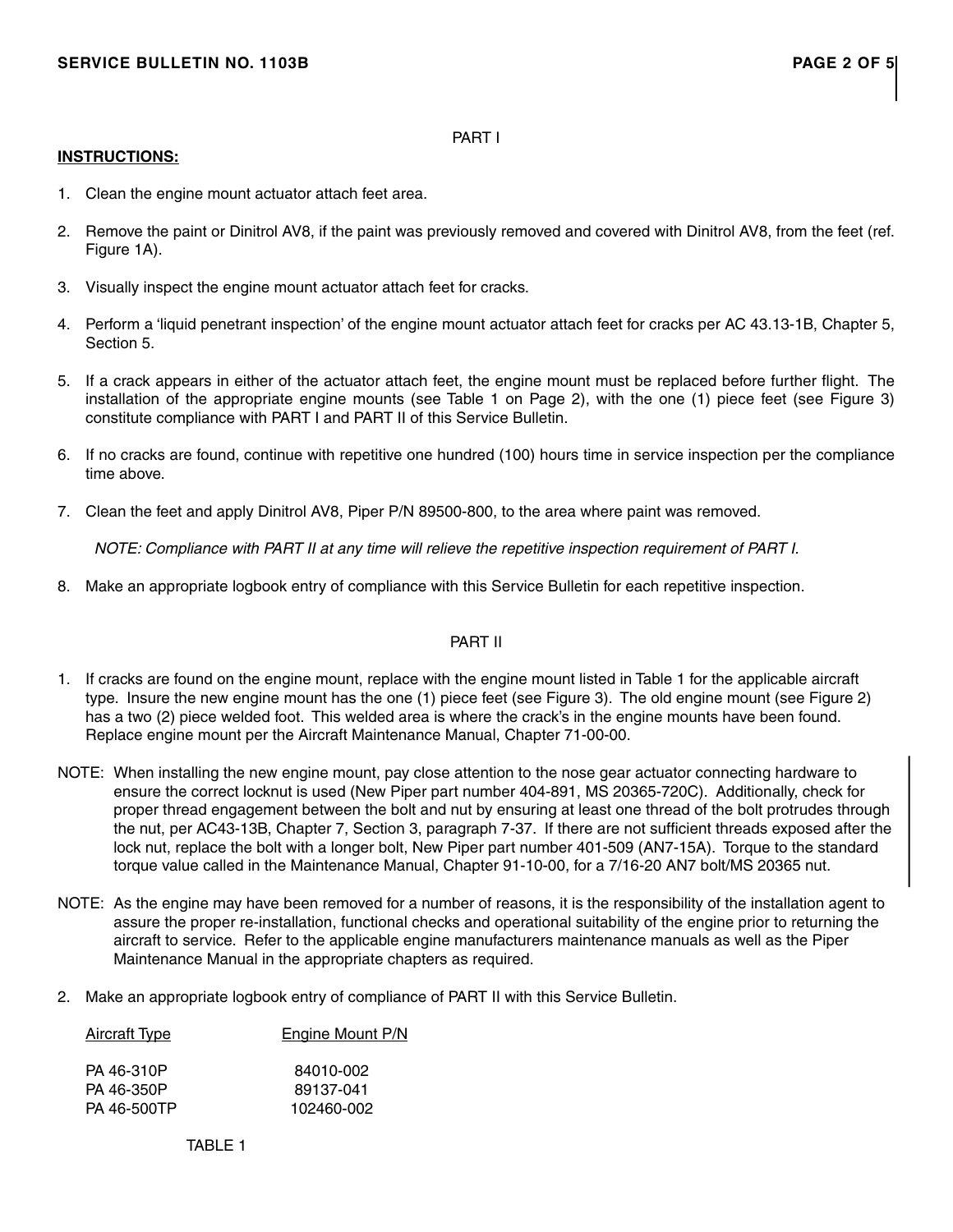**MATERIAL REQUIRED:** One (1) each, Engine Mount, for PA 46-310P P/N 84010-002, PA 46-350P P/N 89137-041, PA 46-500TP P/N 102460-002, and Bolt, New Piper part number 401-509 (AN7-15A), Nut, New Piper part number 404-891 (MS 20365-720C), & Dinitrol AV8, Piper P/N 89500-800, if required, per aircraft.

**AVAILABILITY OF PARTS:** Your Piper Field Service Facility.

**EFFECTIVITY DATE:** This Service Bulletin is effective upon receipt.

**SUMMARY:** Applicable Factory Participation for this Service Bulletin has been extended for the course of **original ownership**, even if the aircraft passed the normal Piper Limited Warranty period. Therefore, should the engine mount crack, the replacement will be considered under warranty as long as the **original owner** owns the aircraft. This revision, refers only to the replacement of cracked engine mounts and does not include the cost of the inspection for those aircraft outside the normal aircraft warranty.

Any aircraft still under Factory Participation has the normal new aircraft warranty replacement period of time not to exceed 180 days from the date of this Service Bulletin.

Please contact your Factory Authorized Piper Service Facility to make arrangements for compliance with this Service Bulletin in accordance with the [compliance time](#page-0-0) indicated.

**NOTE:** If you are no longer in possession of this aircraft, please forward this information to the present owner/operator and notify the factory of address/ownership corrections. Changes should include aircraft model, serial number, current owner's name and address.

Corrections/changes should be directed to:

THE NEW PIPER AIRCRAFT, INC. Attn: Customer care 2926 Piper Drive Vero Beach, FL 32960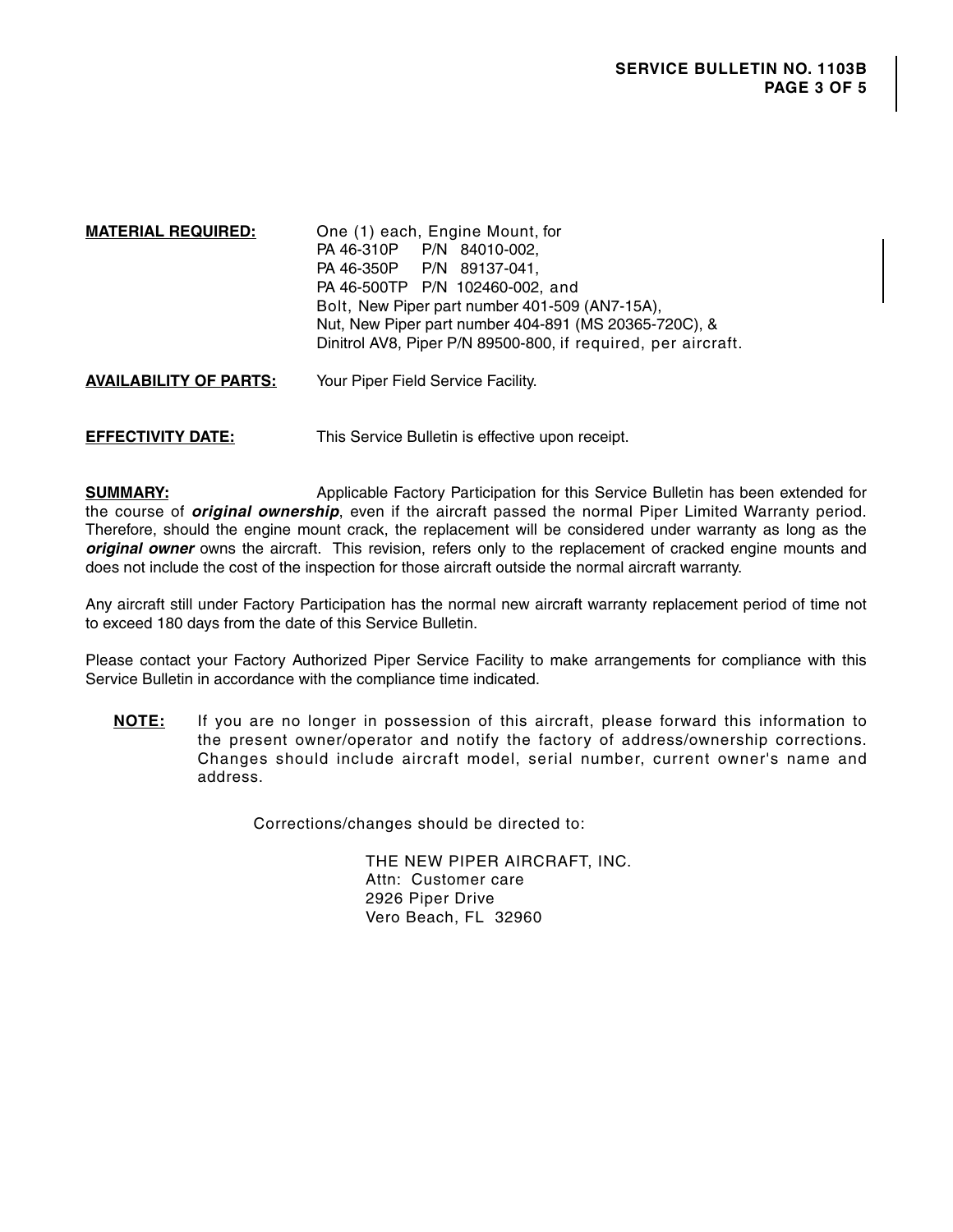### <span id="page-3-0"></span>**SERVICE BULLETIN NO. 1103B PAGE 4 OF 5**



**(PA-46-500TP) Typical Engine in the Mount Figure 1B**

**(PA-46-500TP) Engine Vibration Isolation Installation Figure 1C**